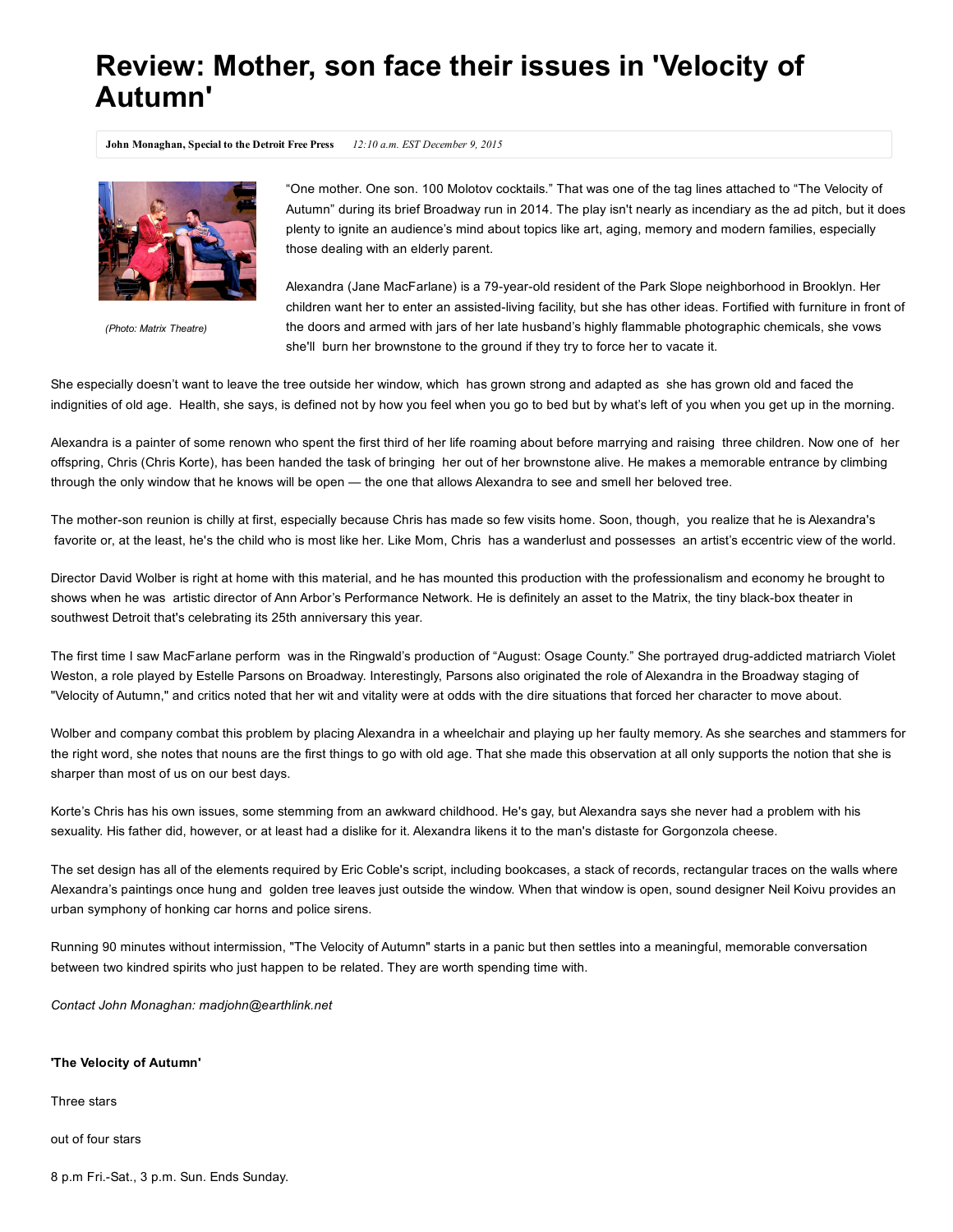Matrix Theatre Company

2730 Bagley, Detroit

313-967-0999

www.matrixtheatre.org [\(http://www.matrixtheatre.org\)](http://www.matrixtheatre.org/)

\$20; \$15 students, seniors

Read or Share this story: http://on.freep.com/1QuMQph



## MORE STORIES



Quiz: How well do you know 'Star Wars'? (/pages/interactives/quiz-

(/pages/interactives/quiz[v2/#data/usatoday/2015/quizzes/life/star](http://www.freep.com/pages/interactives/quiz-v2/#data/usatoday/2015/quizzes/life/star-wars-quiz-medium/)wars-quizmedium/)

v2/#data/usatoday/2015/quizzes/life/star-wars $quiz$ -medium/)

Dec. 10, 2015, 9:42 a.m.

YouTuber Tyler Oakley talks about 'Snervous' movie [\(/story/entertainment/2015/12/09/tyler-](http://www.freep.com/story/entertainment/2015/12/09/tyler-oakley-youtube-snervous-documentary-movie-detroit-michigan/77005506/)